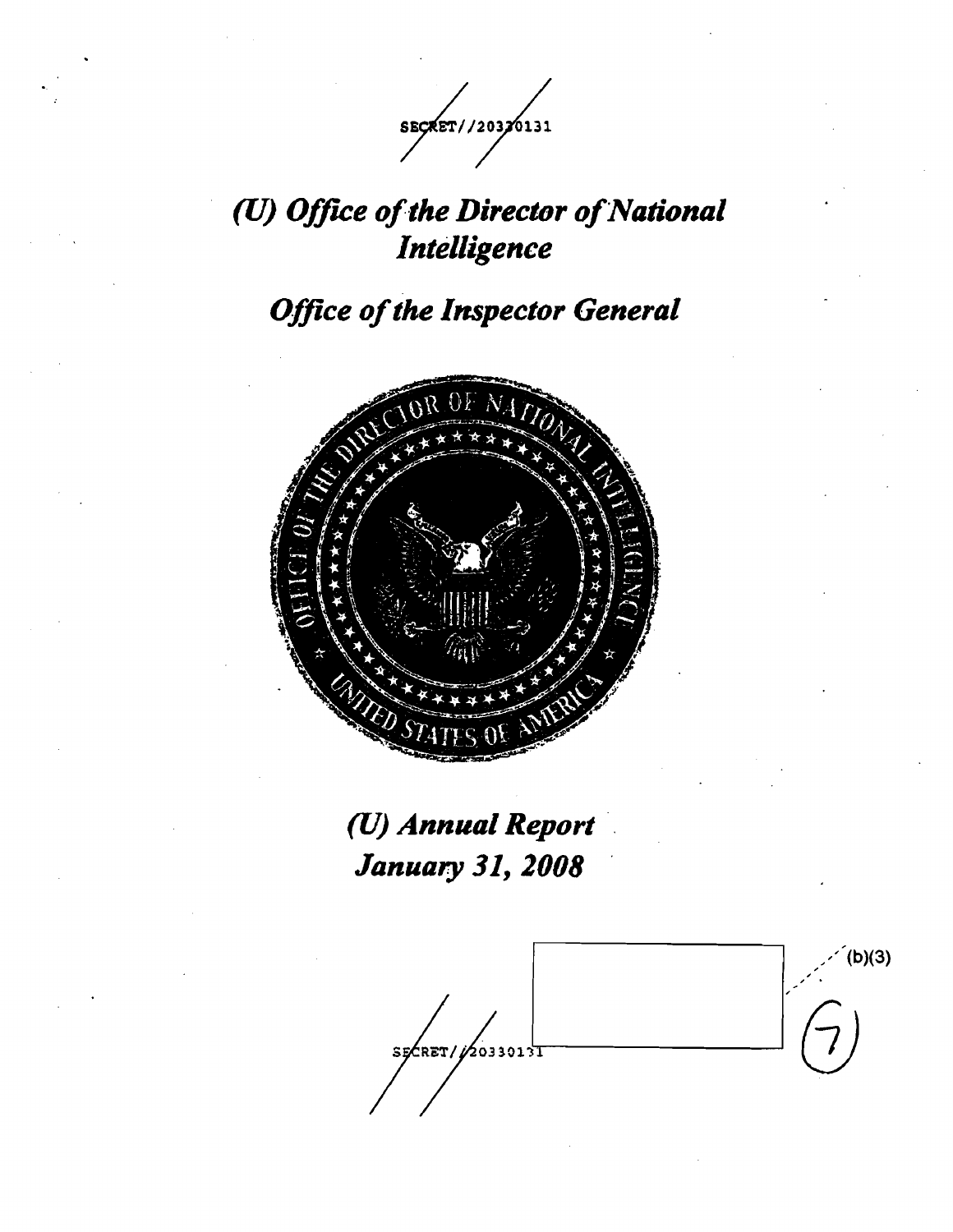SECRETI/20730131

## (U) Message from the Inspector General

(U) This reporting period marked the second full year of operations for the Office of the Inspector General (OIG) for the Office of the Director of National Intelligence (ODNI). In accordance with the Intelligence Reform and Terrorism Prevention Act of 2004 (IRTPA), the Director of National Intelligence (DNI) established the ODNI OIG in July 2005.

(U) This past year, the primary impetus of the OIG's efforts was to execute on the Intelligence Community (IC) reform mission by recommending improvements in the following four general focus areas:

· Increased information sharing in the IC.

- Enhanced financial management in the ODNI and IC.
- · Efficient and effective management of the ODNI, and
- Effective integration of law enforcement into the IC.

(U) The ODNI OIG completed or initiated several significant projects in 2007 to address these focus areas, including a review of domestic intelligence integration, an organizational and cultural Diagnostic of the ODNI, a follow-up review of the National Counterterrorism Center (NCTC), an inspection of Advanced Geospatial Intelligence (AGI) capabilities, and an initiative to promote auditable financial statements. Many of these projects are ongoing and will be expanded or completed in 2008. We also conducted several investigations.

(U) In addition, in cooperation with the other IC Inspectors General, we have conducted an ICwide review of the terrorist watchlist nomination process.

(U) I anticipate that our volume of investigations and inquiries will increase in 2008, and I intend to keep the DNI and Congress informed of our work.

(U) For myself and the staff of the OIG, we are honored to serve and are committed to accomplishing our goals.

**Edward Maguire** Inspector General Office of the Director of National Intelligence

SECRET//2030131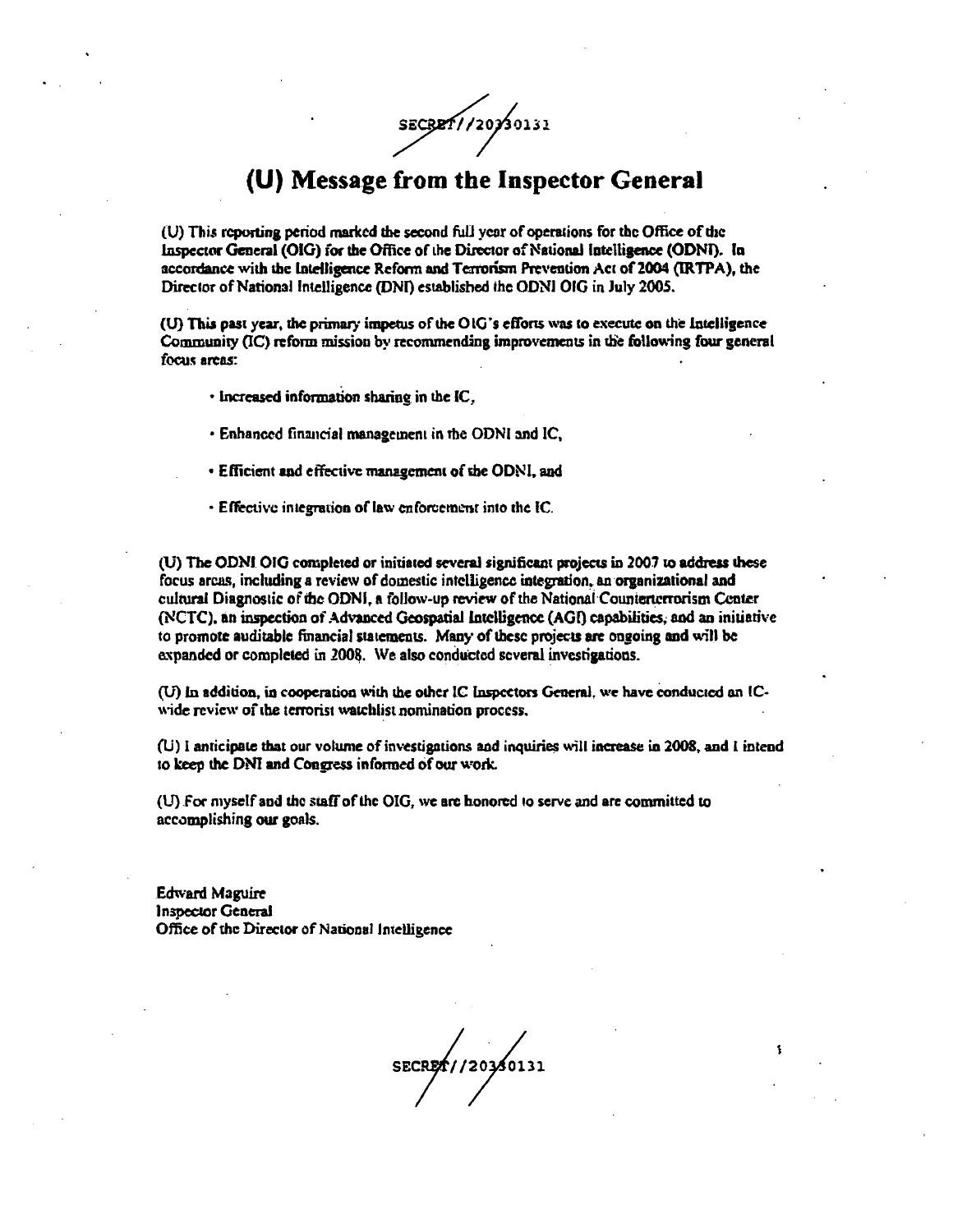SECRET//20330/31

| (U) Message from the Inspector General                       | 1              |
|--------------------------------------------------------------|----------------|
| (U) Table of Contents                                        | 2              |
| (U) Office Profile                                           | 3              |
| OIG Organization                                             | 3              |
| <b>OIG Personnel</b>                                         | 4              |
| <b>OIG Resources</b>                                         | 5              |
| (U) Completed Projects (January 1, 2007 - December 31, 2007) | 5              |
| <b>Inspections and Reviews</b>                               | 5              |
| Audits                                                       | $\overline{7}$ |
| <b>Advisory Services</b>                                     | 8              |
| <b>Investigations and Inquiries</b>                          | 9              |
| <b>Oversight and Policy</b>                                  | 10             |
| <b>Intelligence Community Inspectors General</b>             | 11             |
| (U) Ongoing Projects                                         | 12             |
| <b>Inspections and Reviews</b>                               | 12             |
| Audits                                                       | 13             |
| <b>Advisory Services</b>                                     | 14             |
| <b>Investigations and Inquiries</b>                          | 15             |
| <b>Oversight and Policy</b>                                  | 16             |
| Intelligence Community Inspector General Activities          | 17             |

SECRET//20930131

 $\overline{c}$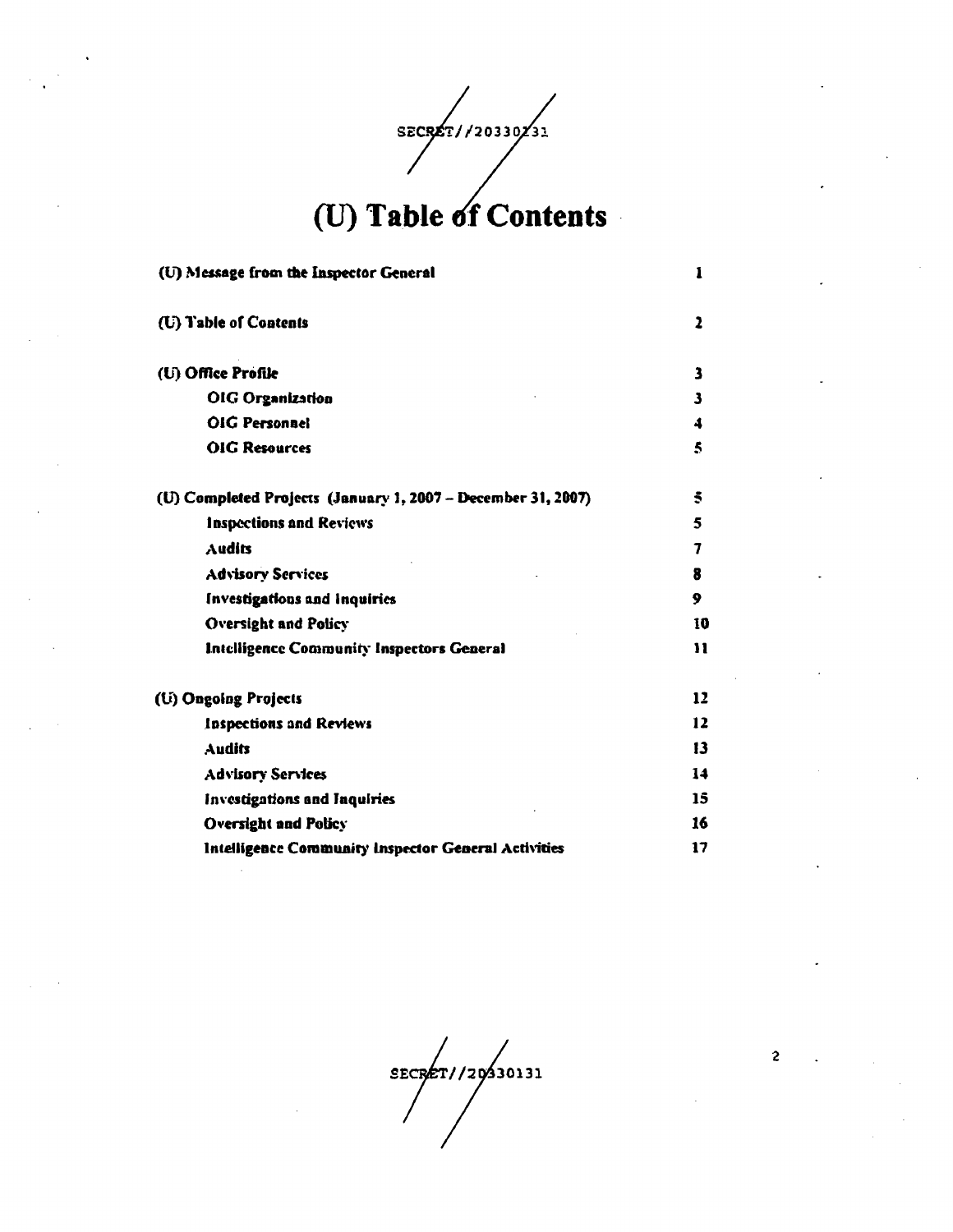SECRET//20230131

(U) The Director of National Intelligence (DNI) established the Office of the Inspector General (OIG) to detect and deter waste, fraud, abuse, and misconduct involving the Office of the Director of National Intelligence (ODNI) and IC programs and personnel, and to promote economy, efficiency, and effectiveness in the ODNI and IC operations. The OIG has responsibility for programs and operations internal to the ODNI, as well as responsibility over community-wide and cross-agency matters that are within the DNI's authorities.

(U) The OIG staff inspects and audits programs; assists management in promoting integrity, economy, efficiency, and effectiveness; and investigates alleged violations of criminal and civil laws, regulations, and ethical standards arising from the conduct of ODNI and IC employees in their numerous and diverse activities.

### (U) OIG Organization



Figure 1 - UNCLASSIFIED

3

(U) The OIG consists of the following divisions:

(U) Inspections Division. Conducts program and management reviews that include on-site inspection, statistical and substantive analysis, and the evaluation of documentary evidence to review ODNI and IC programs and activities, and makes recommendations for improvement,

SECRET/20330131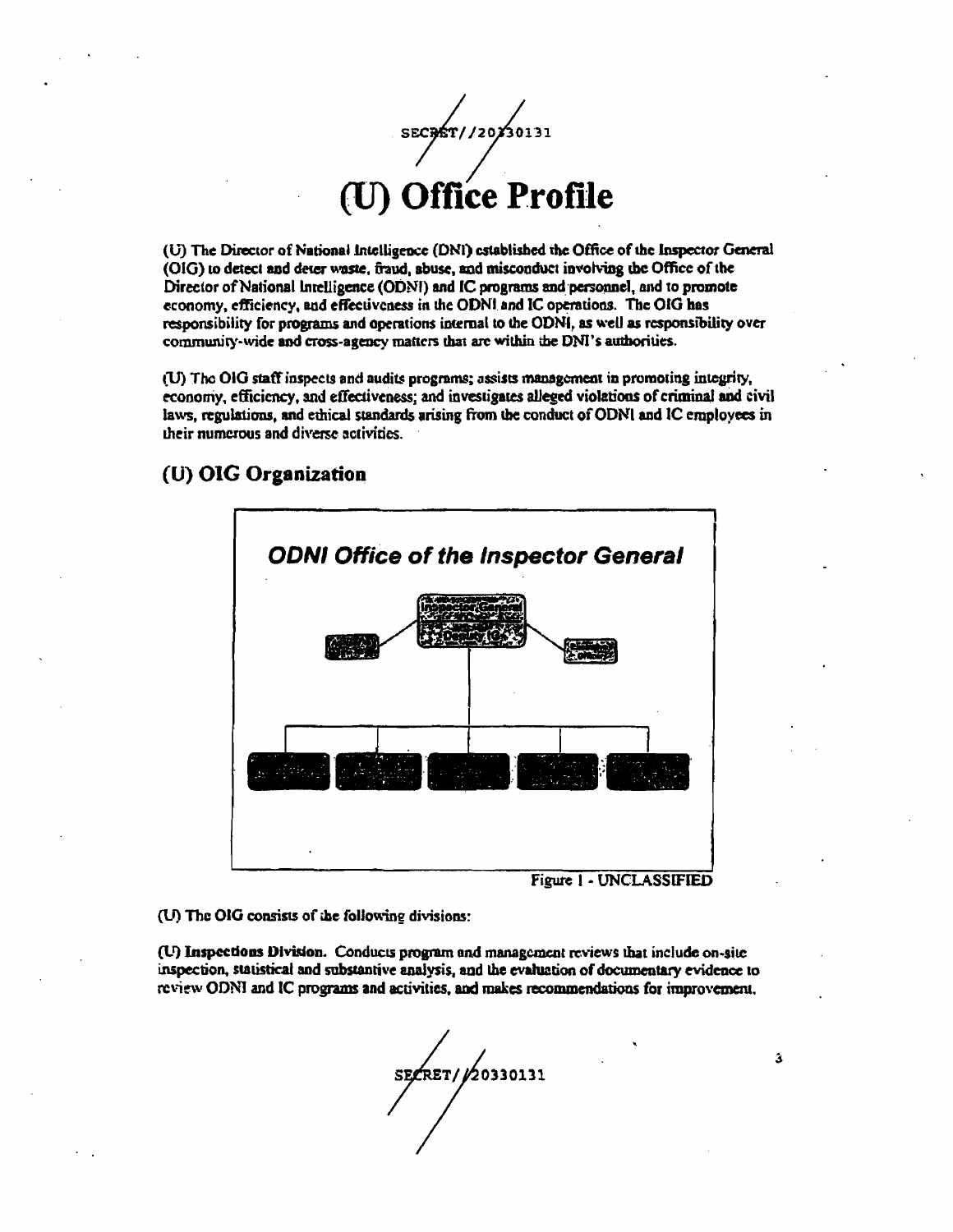SECRET//20380131

(U) Audit Division. Executes independent program and financial audits of ODNI programs, computer systems, and financial statements, as well as performance and financial audits of IC programs and operations falling within the authorities and responsibilities of the DNI.

(U) investigations Division. Investigates allegations of violations of criminal laws and administrative regulations arising from the conduct of ODNI employees and contractors, as well as IC employees and contractors whose duties fall under the authorities and responsibilities of the DNI.

(U) Advisory Services Division. Conducts process improvement and management consulting for the ODNI, its centers, and the IC. Assists the IC in developing, documenting, and implementing processes, procedures, performance measures and metrics, and process interfaces to improve both effectiveness and efficiency.

(U) Oversight and Policy Division. Monitors and analyzes trends and patterns concerning intelligence oversight activities across the IC, liaises with the President's Foreign Intelligence Advisory Board's Intelligence Oversight Board (IOB), liaises with congressional oversight committees, and conducts policy studies on behalf of the Inspector General (IG).

### (U) OIG Personnel

(U) The OIG authorized workforce level for FY 2007 was 21. As of January 15, 2008, the OIG had 19 staff on board, with vacancy announcements pending for 2 staff positions that would bring the OIG to full capacity. In the 2008 Defense Appropriation Act, \$2 million was appropriated specifically for the OIG to hire 12 additional staff. However, the OIG has not hired against those appropriated positions pending authorization from the ODNI front office, and the additional 12 positions are not reflected in the staffing table below.



**Figure 2 - UNCLASSIFIED** 

SECRET//20130131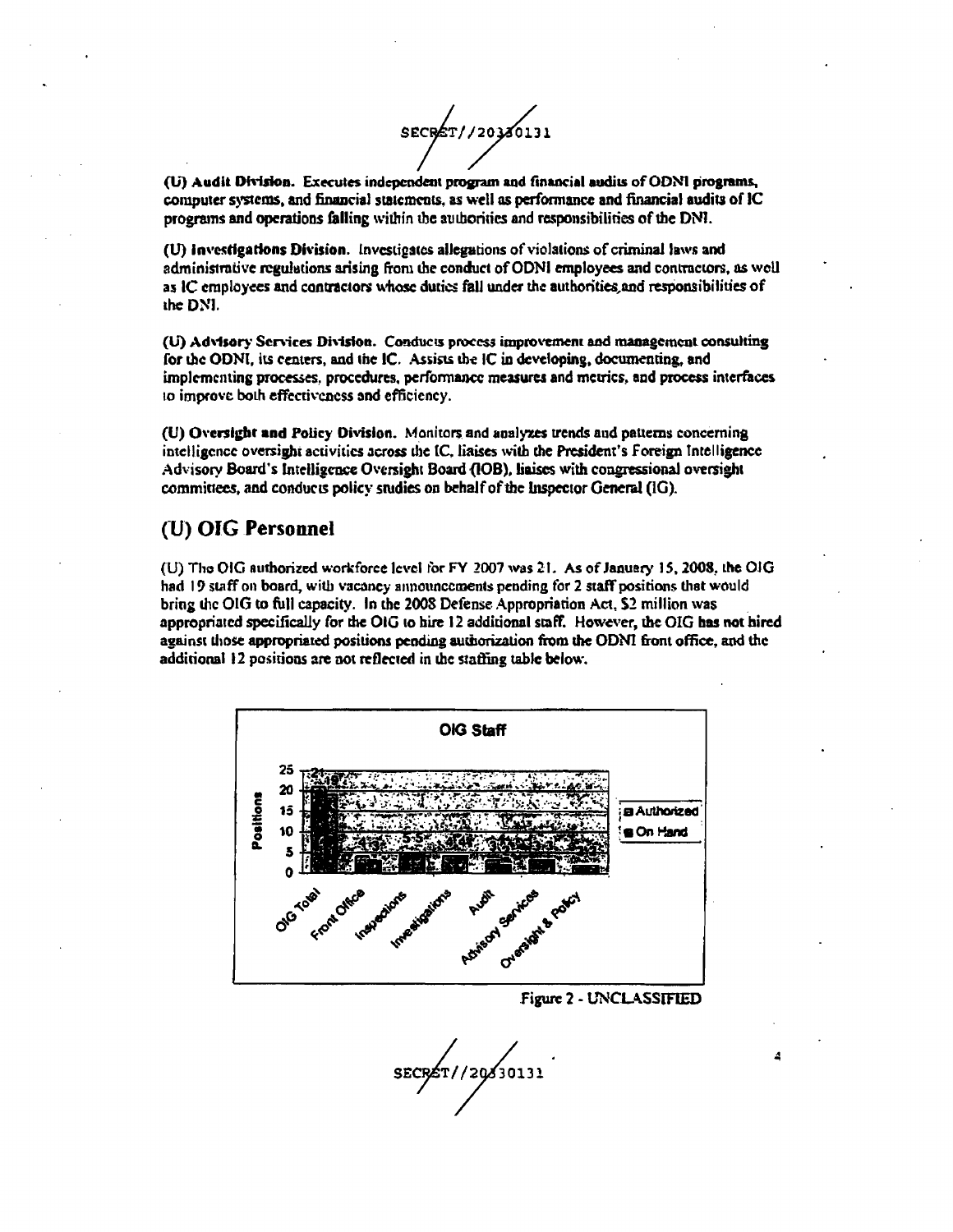SECRET//20330131

 $|b)(1)$  $|b)(3)$ 

### (U) OIG Resources

# (U) Completed Projects

# (U) Inspections and Reviews

### (U) Review of Dissemination of Sensitive Reporting

(U) The DNI tasked the OIG to study current practices throughout the IC relating to the dissemination of compartmented intelligence and to make recommendations for improvement.

 $(b)(1)$  $(b)(3)$ SEZRET//20330131  $\overline{\mathbf{s}}$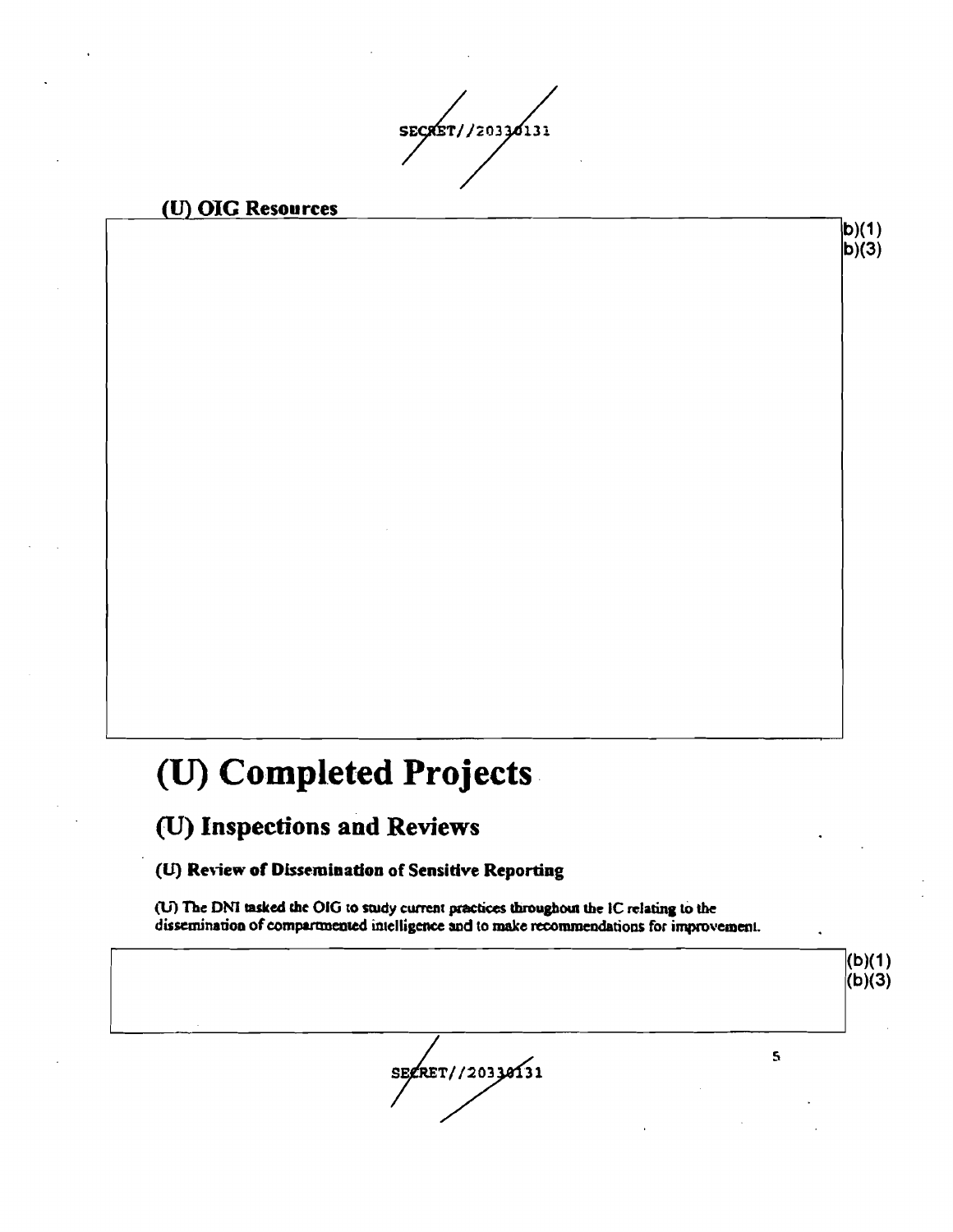$\frac{1}{20330131}$ SECRET/

(U//FQUO) To address these findings, the OIG recommended that the DNI: 1) establish an office to promulgate policies and procedures for dissemination and access, and 2) establish an objective process for arbitration of dissemination disputes for the IC's most sensitive intelligence. The DNI concurred with the recommendations, and many IC agencies began implementing them.

|                                                                                                                            | $($ (b)(1)<br>; (b)(3)                                        |
|----------------------------------------------------------------------------------------------------------------------------|---------------------------------------------------------------|
|                                                                                                                            |                                                               |
|                                                                                                                            |                                                               |
|                                                                                                                            |                                                               |
|                                                                                                                            |                                                               |
|                                                                                                                            |                                                               |
| (U//FQLIO) The Federal Bureau of Investigation (FBI) appointed a Working Group to establish                                |                                                               |
|                                                                                                                            |                                                               |
| formal dissemination policy and procedures                                                                                 |                                                               |
| The Working Group has not yet<br>published the formal policy and procedures for the FBI, but anticipates doing so in 2008. |                                                               |
|                                                                                                                            |                                                               |
| (U//FOUO) While the National Security Agency (NSA)<br>, it has improved the efficiency of its dissemination - -            |                                                               |
| efforts by automating the distribution of its sensitive series reporting. The OIG believes that the                        |                                                               |
| NSA has sufficiently addressed the recommendations,                                                                        |                                                               |
|                                                                                                                            |                                                               |
|                                                                                                                            |                                                               |
|                                                                                                                            |                                                               |
|                                                                                                                            |                                                               |
|                                                                                                                            | (b)(3)<br>(b)(3)<br>(b)(3)<br>(b)(3)<br>$($ (b)(1)<br>;(b)(3) |

### (U) National Ground Intelligence Center (NGIC) Follow-Up

(U) In 2005, the OIG inspected the operations of the NGIC, which was criticized by the WMD Commission and by the Senate Select Committee on Intelligence in its Report on the IC's Prewar intelligence Assessments on Iraq. The OIG found that the NGIC had instituted new systems and rules relating to work flow processes and senior staff reviews, instituted a formalized quality assurance program, and developed and launched new training programs to achieve higher analytic standards within its organization.

SECRET//20330131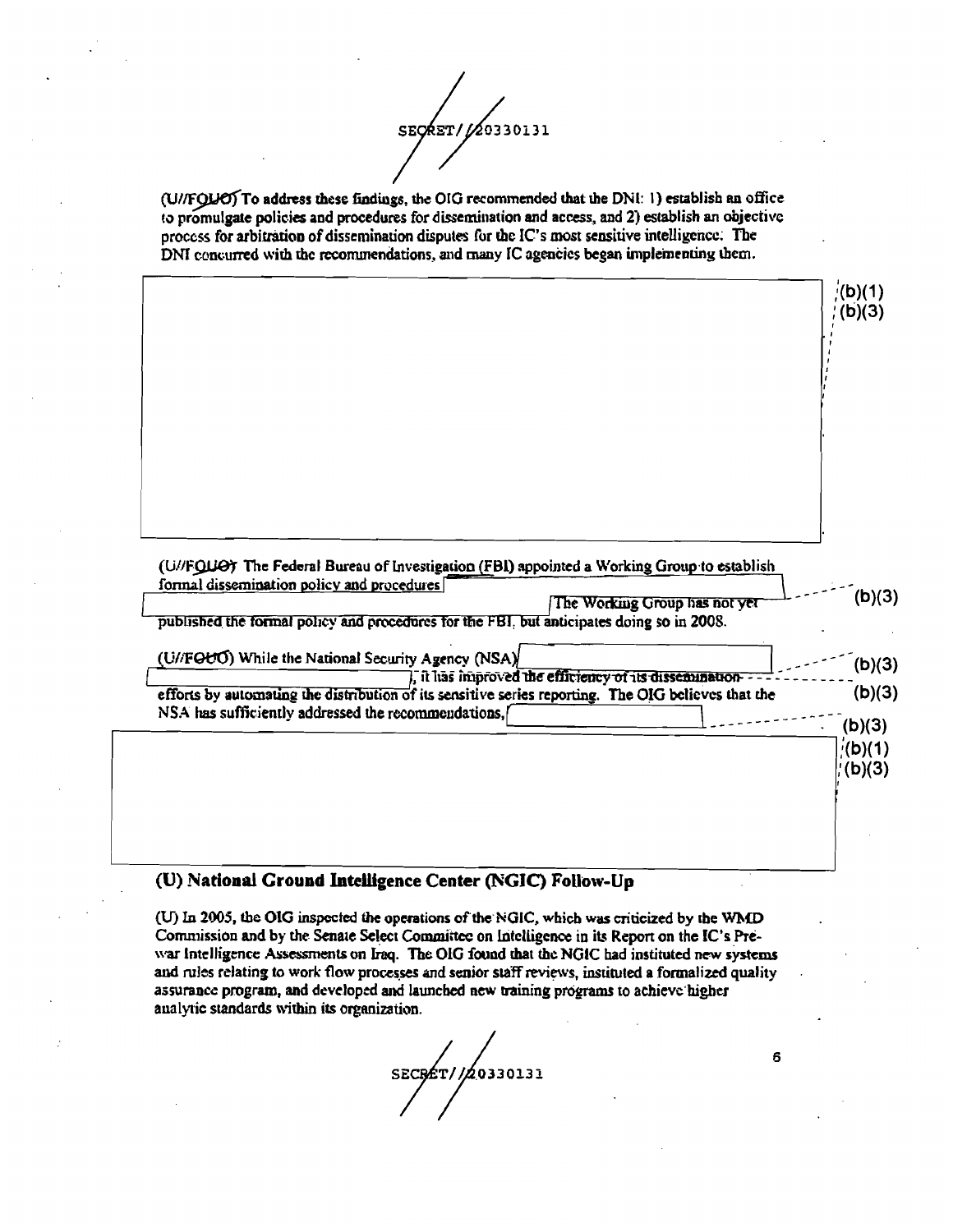SECRET//20330131

(U//FOUO) During this reporting period, the OIG issued a report of a follow-up inspection it conducted to assess the NGIC's progress in maintaining and implementing new procedures and The OIG found that NGIC had made -programs id progress in the overall implementation of their programs and processes, but that some training initiatives remained in development or were awaiting approval.

## (U) Audits

#### (U) Audit of the Contract Award Process for the CASES Program

(U) The Contract Advisory and Assistance Services/Systems Engineering and Technical Assistance and External Analysis and Conferencing Support (CASES) Program is one of the largest corporate contract programs for the ODNI, with a total estimated value of \$406 million. The CASES program provides contractors for support and technical assistance to the ODNL. The OIG, in conjunction with the CIA OIG, audited the process used to award the Indefinite Delivery/Indefinite Quantity (ID/IO) contracts under CASES. Specifically, the OIG reviewed the actions and decisions made from requirements definition through award of the ID/IQ contracts to determine whether they were executed in accordance with ODNI and CIA policies and procedures.

(U) The audit determined that the ODNI and the CIA generally complied with the Federal Acquisition Regulation (FAR) and the CIA Contracting Manual in conducting the acquisition planning, contract solicitation, and the source selection procedures. However, the acquisition planning did not address performance-based acquisitions as required by the FAR. As a result, we recommended that the Chief, ODNI Contracts, amend the CASES acquisition plan to address the FAR requirements for performance-based acquisitions, issue a policy to implement performance-based acquisitions in the ODN1, and provide training to the contracting officers and contracting officer technical representatives on performance-based acquisitions. The Chief, ODNI Contracts, concurred with the recommendations.

#### (U) Federal Information Security Management Act (FISMA) Review

(U) The FISMA requires the Inspector General for each agency to conduct an annual independent evaluation of the agency's information security programs and practices. The evaluation includes testing the effectiveness of information security policies, procedures, and practices of a subset of agency systems. To oversee the implementation of policies and practices relating to information security, the Office of Management and Budget (OMB) has issued guidance to agencies for their FISMA requirements.

(U) in fiscal year (FY) 2007, the OIG evaluated whether the ODNI has implemented a comprehensive information security program for internal ODNI operations and for the IC's information systems. The review determined that while the ODNI has elements of an information security program and is making efforts to put a comprehensive plan in place, it has

SECRET//20030131

 $(b)(3)$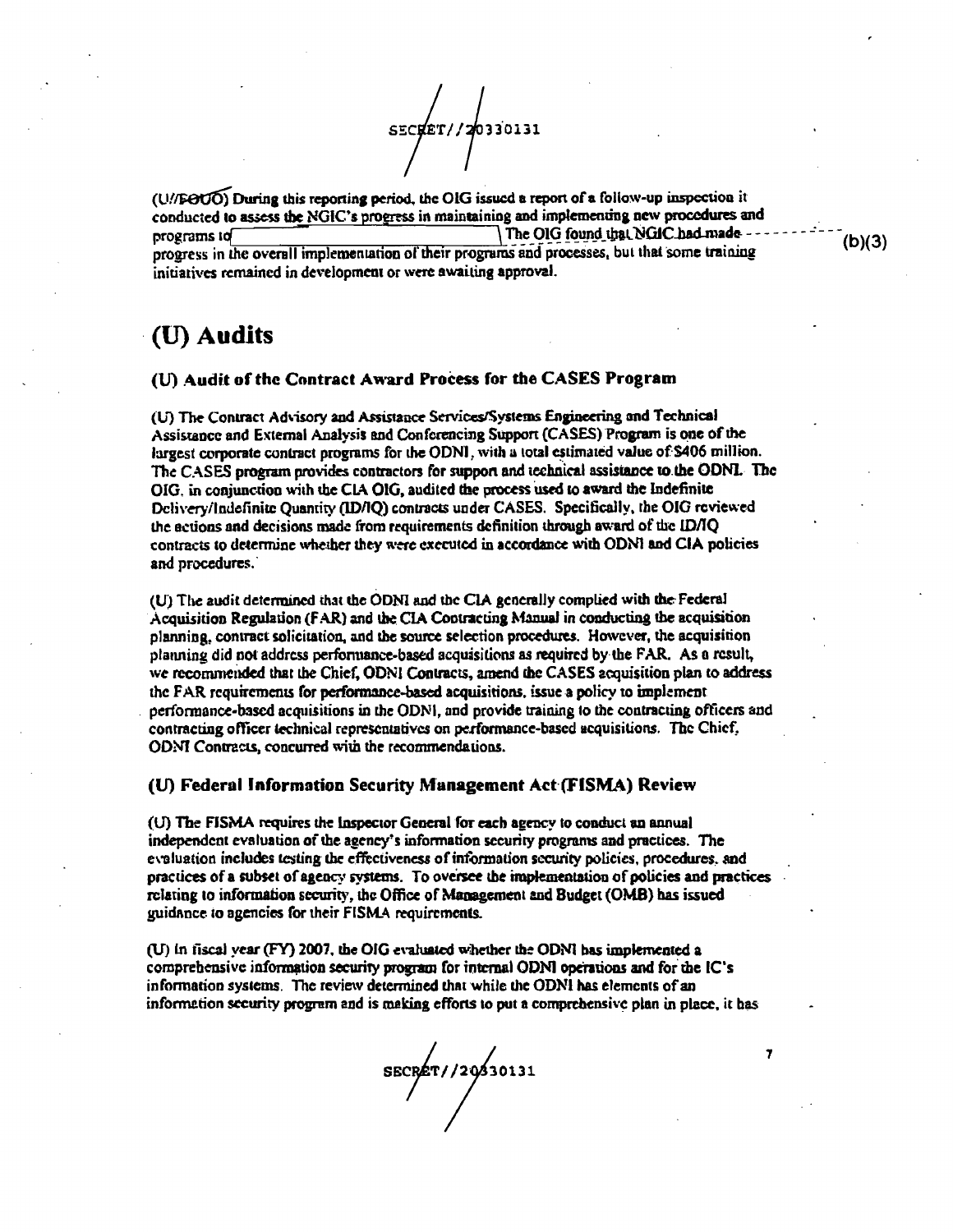SECPET//20330131

not vet implemented a comprehensive information security program for either internal ODNI operations or for the IC's information systems. We recommended that the Chief Information Officer (CIO) and Security continue to work on establishing a comprehensive and effective information security program and to develop information security strategic plans.

### (U) Advisory Services

### (U) Diagnostic of the ODNI

(U) The DNI requested that the OIG conduct an Organizational and Cultural Diagnostic and Design Study (Organizational Study) of the ODNI. The OIG interviewed a total of 146 ODNI employees from every ODNI office and across all grade levels. During the interviews, ODNI employees identified several mostly cultural conditions in the ODNI that could be improved.

(U) The OIG briefed the senior leadership of the ODNI regarding the OIG's findings and recommendations and delivered to the DNI a final report containing our findings, statistical evidence supporting our findings, and recommendations for improvements and future actions. ODNI management concurred with many of the recommendations, and the OIG will continue to monitor implementation of these recommendations.

### (U) Organizational and Cultural Diagnostic of DDNI/Acquisition

(U) The Deputy Director of National Intelligence (DDNI)/Acquisition requested that the OIG conduct a follow-up study of Acquisition based on the Organizational Study to determine whether some of the conditions identified during the ODNI Diagnostic as needed improvement, exist in Acquisition. The OIG interviewed approximately 50% of the employees of Acquisition to address the issues raised in the Organizational Study and identified 3 challenges facing the DDNI/Acquisition: vertical and horizontal information flow, lack of respect for

SECRET//20330131

8

 $b)(1)$  $(b)(3)$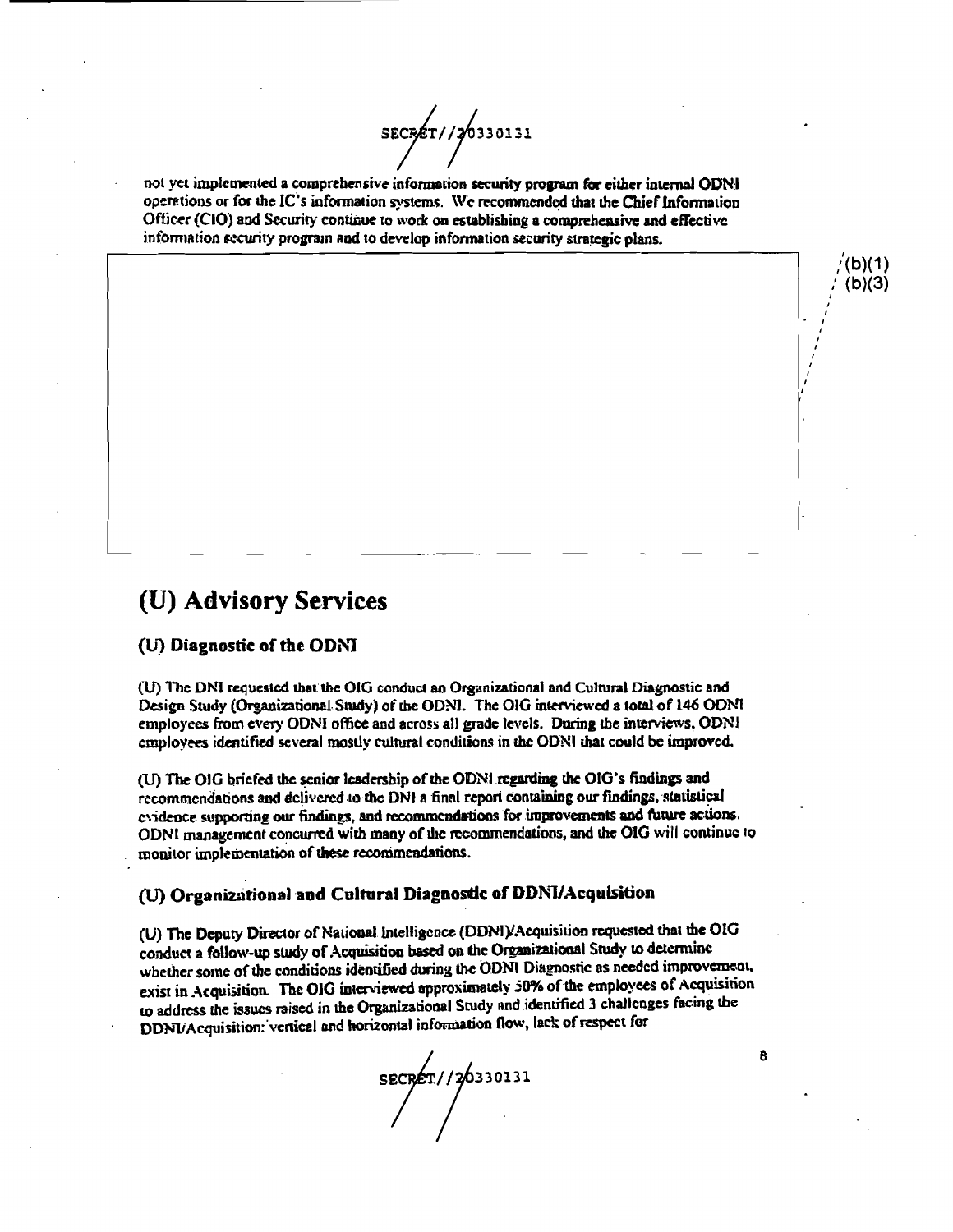SECRET/20330131

DDNVAcquisition's authorities, and confusion regarding internal structural changes. The OIG provided its recommendations to the DDNL'Acquisition and he concurred with them.

### (U) Assessment of ODNI Human Resource Management Functions

(U) The Director of the Intelligence Staff and the Executive Review Board requested the Advisory Services Division conduct a comprehensive review of the Human Resource Management (HRM) function of the ODNI. The purpose of the review was to determine the efficiency and effectiveness of the HRM function, document HRM processes, and make recommendations for improvement.

(U) Through the review process, the OIG identified several key conditions that must be addressed in order to improve the efficiency and effectiveness of the ODNI HRM function, including: 1) policies, processes, and procedures; 2) authorities and responsibilities; 3) organization and staffing; 4) system support; and 5) management responsiveness. The ODNI concurred with many of the OIG's recommendations, has successfully implemented some of them, and is in the process of implementing others.

### (U) Investigations

(U//FOUO) The OIG conducted 19 investigations during this reporting period, including improper use of position, improper use of government resources, disparate hiring practices, contract irregularities, time and attendance abuse, voucher fraud, policy and procedure adherence, and ethics violations. Select investigations are highlighted below:

### (U//FQUO) Misuse of a government vehicle:

The OIG conducted an investigation into the activities of a senior ODNI official to determine whether the official committed contract fraud, abused official travel, and misused a government vehicle. The investigation found that the official did not commit contract fraud or abuse official travel; however the official misused a government vehicle on four occasions.

### (U//FOUO) Iraqi Media Release Project (IMRP):

The OIG reviewed and evaluated the policies, processes, and procedures developed to implement and manage the IMRP and whether the established policies and procedures were followed in the posting of three Iraqi nuclear-related documents, generally believed to be classified by IC elements. The study determined that policies and procedures were followed; however, the procedures for document review lacked sufficient guidance, which caused the inappropriate release of classified documents to a public website.

### (U//EOUO) Counterfeit of an Official Insignia:

A joint investigation by the ODNI OIG and the CIA OIG developed evidence that a contract employee of the ODNI forged the signature of the former Principal Deputy DNI on a fraudulent document. During this reporting period, the contractor pled guilty to one misdemeanor count of counterfeit of an official insignia and was sentenced to 60 days of home detention, 18 months probation, and a fine of \$2500.

SECRET / 20330131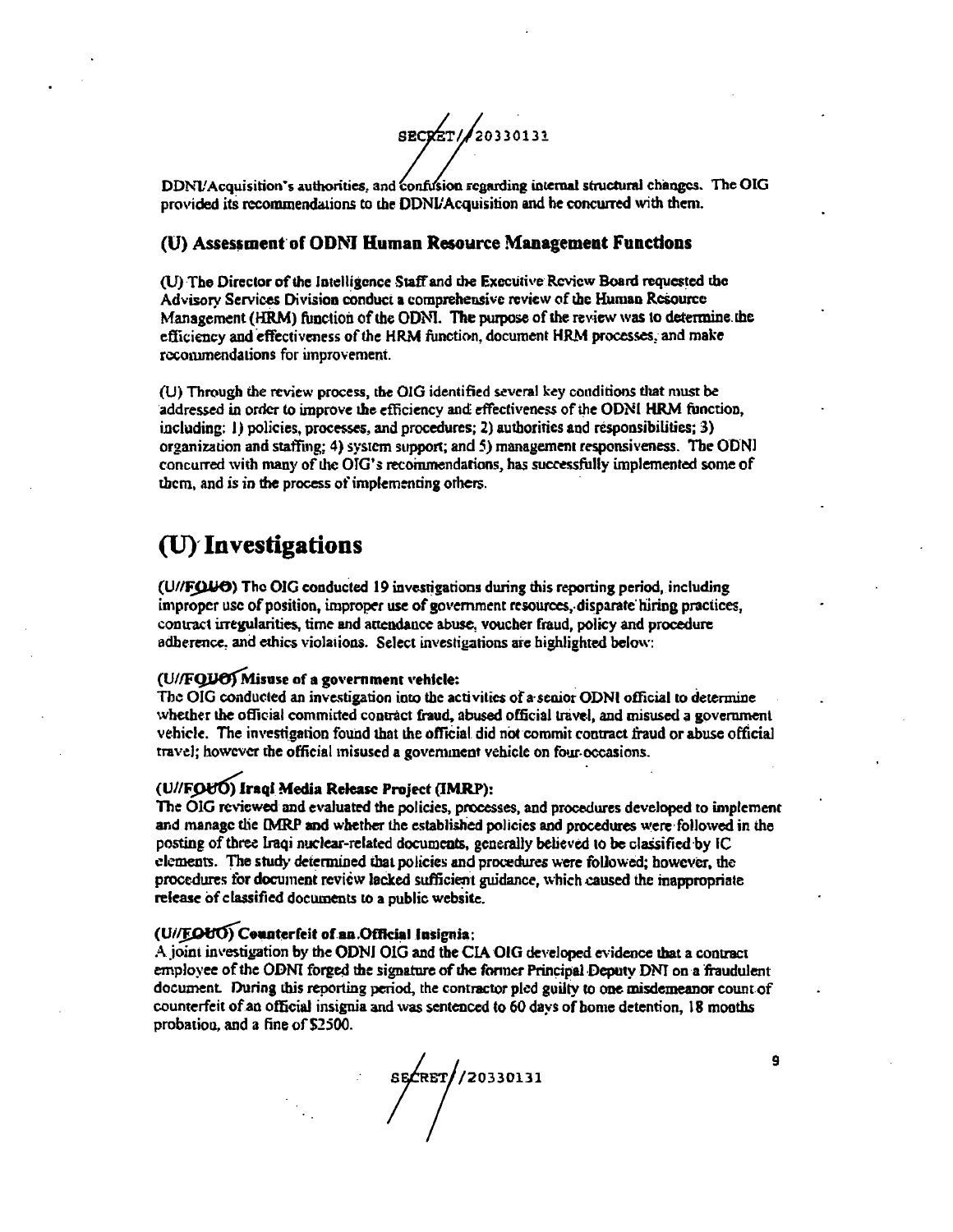SEGRET//2030131

### (U//FOUO) Allegation of Possible Fraudulent Reimbursements:

The OIG received an allegation of irregularities regarding the travel voucher submissions of an ODNI employee during his previous employment by another IC agency. The investigation determined that although the subject was improperly reimbursed for several days of per diem while he was on leave, his vouchers were prepared by his office manager and the errors were unintentional.

### (U//EQUO) Allegation of Abuse of Position:

The OIG investigated an ODNI official for allegations that he had threatened reprisals against several ODNI employees. These allegations were not substantiated.

#### (U//FOUOTUse of Subpoena Authority:

During this reporting period, the ODNI Inspector General did not exercise subpoena authority under section 7(a)(4) of ODNI Instruction 2005-10.

## (U) Oversight and Policy Division

### (U) Cyber Operations Study

cyber operations.

### (U) Intelligence Oversight

(U) The OIG analyzed reporting to the Intelligence Oversight Board (IOB) by the IC IG community. In addition, other intelligence oversight activities included conducting site visits to several IC IG intelligence oversight offices, communicating IOB reporting standards, assisting the Civil Liberties Privacy Office with the Protect America Act Compliance Assurance Program. and serving as an IC IG focal point for questions regarding intelligence oversight efforts.

SECRET//20330131

10

(b)(1)  $(b)(3)$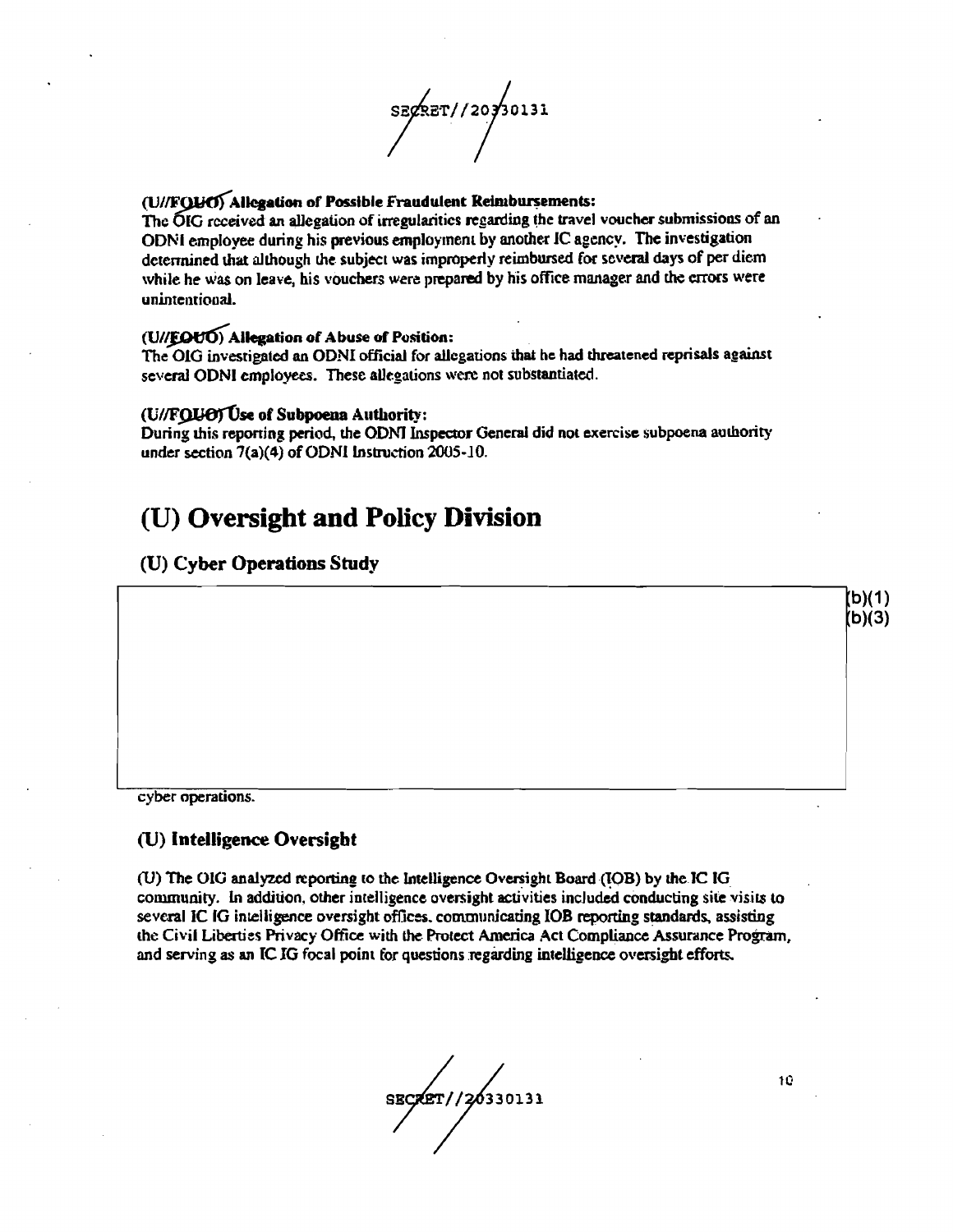SECRET/20330131

### (U) Intake Program

(U) The OIG implemented an integrated on-line complaint intake program so members of the IC can alert the OIG to incidents of fraud, waste, abuse, or substantial and specific danger to public health and safety. The program is located on the ODNI OIG JWICS web page.

# (U) Intelligence Community Inspector General **Activities**

### (U) Intelligence Community Inspectors General Forum

(U) The ODNI Inspector General chairs the Intelligence Community Inspectors General (IC IG) Forum, a quarterly meeting of all Intelligence Community Inspectors General, or their designees. The ODNI OIG also fulfills the Executive Secretariat function for the forum.

(U) The IC IG Forum is designed to promote and further collaboration, cooperation, and coordination among the IGs of the IC, with the purpose of strengthening the collective role and effectiveness of IGs throughout the IC, enhancing the value of OIG activities in support of the National Intelligence Strategy, and increasing efficiency by avoiding duplication of effort among the IGs of the IC. Throughout 2007, the IC IG Forum provided the IGs a venue in which to share information, educate one another, and discuss and collaborate on matters of common concern.

### (U) 13<sup>th</sup> Annual Intelligence Community Inspectors General Conference

(U) The ODNI OIG hosted the  $13<sup>th</sup>$  annual Intelligence Community Inspectors General Conference. The topic for the conference was "Procurement Fraud," and it featured panels and sessions on issues like the Joint Department of Justice (DOJ) / IG Task Force on Procurement Fraud (see the discussion of the NPFTF in Ongoing Projects), IG perspectives on procurement fraud, fraud issues in a war zone, intelligence oversight by Congress, and forensic investigations. Over 300 Inspectors General and staff from 15 OlGs attended the conference, as did the Honorable Paul McNulty, Deputy Attorney General, whose keynote address focused on the prevention and detection of procurement fraud, and the important partnership between DOJ and OIGs.

SECRET//20330131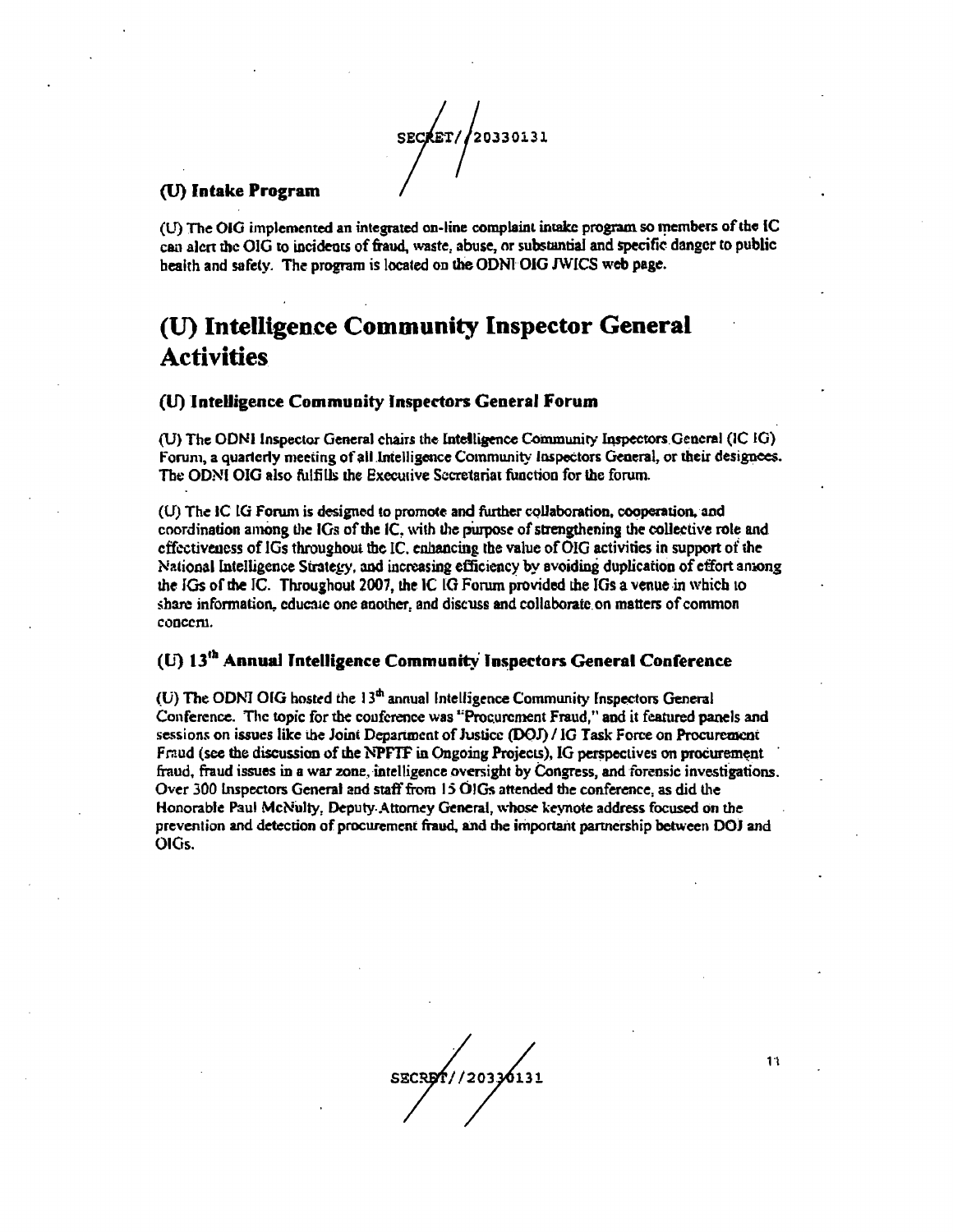SECRET//203/0131

# (U) Ongoing Projects

## (U) Inspections and Reviews

### (U) Review of the NCTC, Phase II: Effectiveness of Community Relations

(U//FQUO) In 2006, the OIG conducted the first of a two-phase inspection of the NCTC, which focused on the overall performance of the NCTC and its mission. In March 2007, the OIG began Phase II of the inspection of the NCTC. Phase Two examines the state of relations between the NCTC and its federal and non-federal partners, including:

- Activities that are complementary, overlapping, competing, or counterproductive among  $\bullet$ the counterterrorism (CT) organizations;
- Information sharing among CT organizations;  $\bullet$
- IC and Law Enforcement community perspectives on the present and future role of the  $\bullet$ NCTC and the rationale for those perspectives;
- $\bullet$ The effectiveness of the NCTC's external collaboration; and
- The quality, utility, and accessibility of NCTC products.  $\bullet$

### (U) Review of the Terrorist Watchlist Nomination Process: Findings and Recommendations for Action

| <b>HOUGHIUD</b><br>are working together to review the<br>processes for nominating individuals to the consolidated terrorism Watchlist. The respective<br>agencies' OIGs have examined the watchlisting process within their own agencies, and the | (b)(3) |
|---------------------------------------------------------------------------------------------------------------------------------------------------------------------------------------------------------------------------------------------------|--------|
| ODNI is analyzing their findings as part of its review of the watchlisting process across the IC.<br>(U) Inspection of Advanced Geospatial Intelligence (AGI) Capabilities                                                                        |        |

| (U//FOUO) in response to concerns raised by the Senate Select Committee on Intelligence                          |        |
|------------------------------------------------------------------------------------------------------------------|--------|
| with a focus on the most critical activities and capabilities required to                                        | (b)(3) |
| To date, the OIG has gathered over 6,000 pages                                                                   | (b)(3) |
| of documents, interviewed over 300 officers across the IC. and examined the following AGI<br>program activities: |        |

Functional management as executed by NGA and other IC organizations;

- Inter-agency collaboration
- $(b)(3)$ The effects of program compartmentation and data access - for AGI collection, exploitation, and analysis;
- Collection, processing, and exploitation systems development;

SE CRET / / 20330131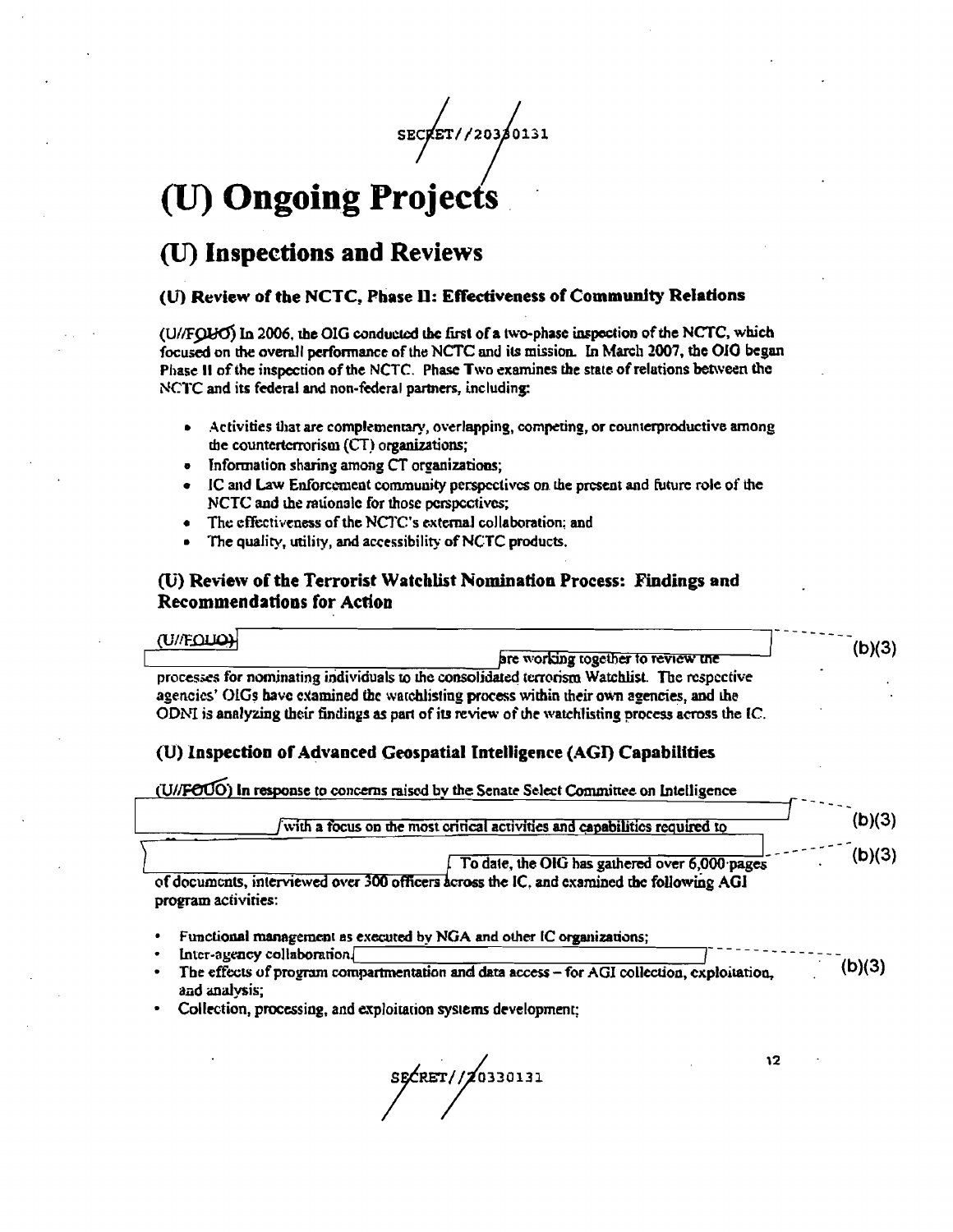SECRET//20330131

- Exploitation and analysis planning and strategies; and
- AGI applications as reflected in intelligence analysis and reporting.

(FOUO) Upon completion of this inspection, the OIG will provide specific recommendations to execute key aspects of AGI program objectives for the IC and the National System for Geospatial Intelligence.

### (U) Review of Implementation of the Joint Duty Directive

(U) As stated in the previous Annual Report, the OIG had planned to initiate a review of the IC's implementation of the ODNI's Joint Duty Directive in 2007. However, because the Intelligence Community Civilian Joint Duty Implementing Instructions were issued in June 2007, the OIG decided to defer this review until the program has been operational for a sufficient period of time.

### (U) Oversight of Service Contracts

(U) The OIG announced in last year's annual report that it planned to evaluate whether ODNI Contracting Officers Technical Representatives (COTRs) provide sufficient oversight for service contracts to ensure that contractors perform in accordance with the contract or task orders. This issue was incorporated into the National Procurement Fraud Task Force.

### (U) Audits

(U) Audits of Special Access Programs

#### (U) Intelligence Community Auditable Financial Statements

(U) The DNI is committed to improving financial management in the IC and has established the goal of achieving sustainable unqualified audit opinions for all IC agencies and elements. The ODNI CFO prepared a financial management and auditability improvement plan dated April 15, 2007.

(U) The ODNI IG is working in collaboration with the ODNI CFO to monitor and assist IC agency CFOs and IGs in their efforts to reach the auditability goals and milestones set out in the improvement plan.

SZCRET//20330131

13

(b)(1)  $(b)(3)$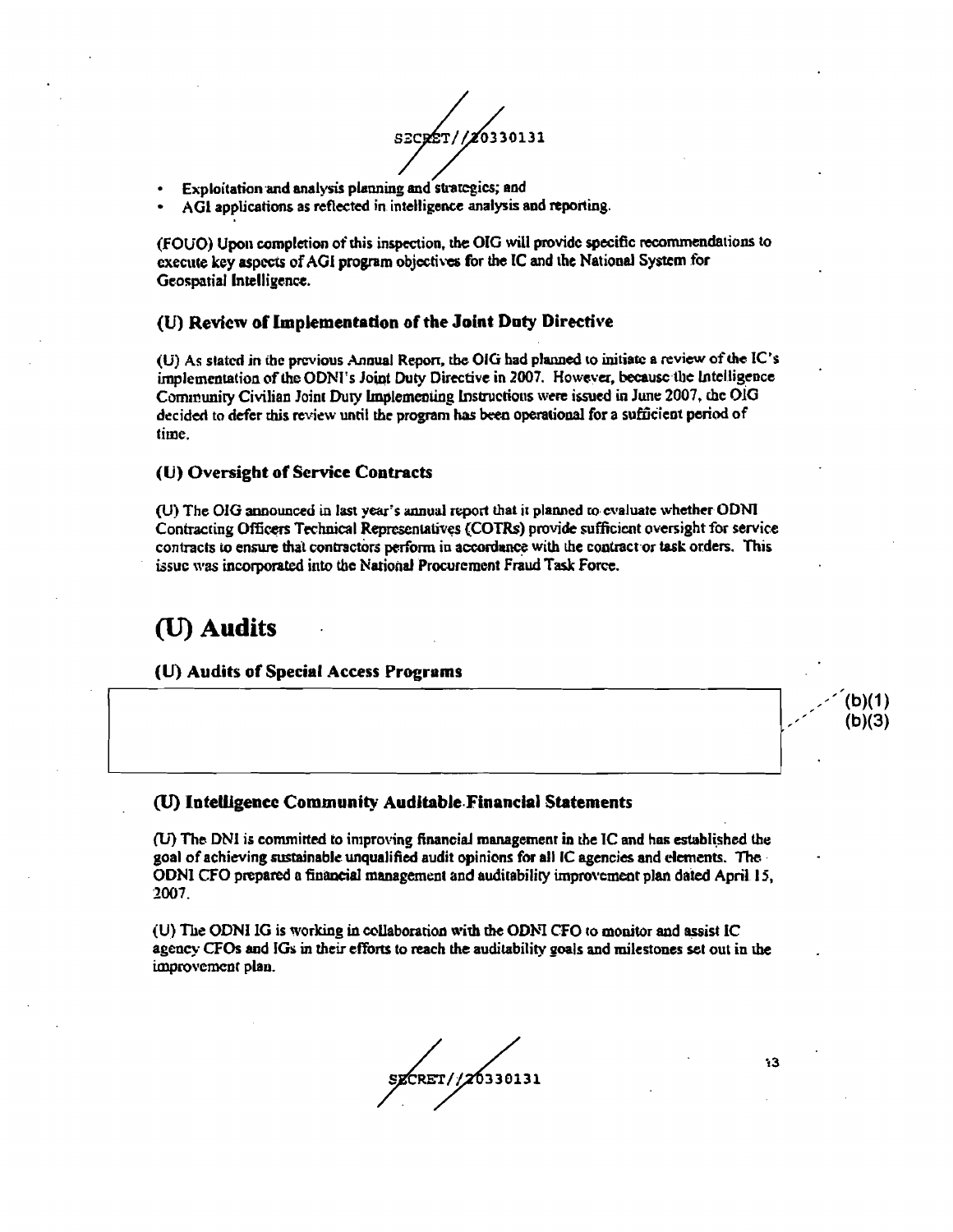SEORET//20330131

(U) On September 21, 2007, the ODNI CFO and IG co-hosted a meeting of agency CFOs and IGs to discuss the auditability challenges and unresolved issues. Subsequent meetings were held between the ODNI CFO and IG and the CFOs and IGs of CIA and NRO.

(U) A meeting was held with Daniel Werfel, Deputy Controller of OMB, on October 15, 2007 with CFO and IG representatives from CIA. NRO and ODNI to discuss wavs of resolving accounting and auditing issues.

(U) The ODNI CFO and IG continue to work together with agency staff to monitor progress and provide support in the auditability initiative.

#### (U) Chief Financial Officers Act Audit

(U) The OIG announced in last year's annual report that it intended to conduct annual audits to ensure ODNI compliance with the CFO Act. Specifically, the OIG planned to review and comment on such areas as financial management plans, policies, procedures, financial management systems, and various financial management initiatives within the IC. However, due to resource contraints in the Audit Division, this planned audit was not initiated in 2007.

### (U) Advisory Services

### (U) Intelligence Reform Diagnostic

(U) In both the 100 and 500 Day Plans, the DNI established initiatives to support six key integration and transformation focus areas:

- Create a culture of collaboration
- Accelerate information sharing
- Foster collection and analytic transformation
- Build acquisition excellence and technology leadership
- Modernize business practices
- Clarify and align the DNI's authorities

 $(U)$  The OIG has been tasked with assessing the IC's progress in achieving transformational outcomes in the aforementioned six focus areas. To accomplish this, the Advisory Services Division is working with the ODNI Strategy, Plans and Policy office to develop a diagnostic based on a Capabilities Maturity Model construct. The OIG will establish an initial baseline and conduct subsequent periodic evaluations to measure progress in the IC as a whole.

### (U) Review and Analysis of ODNI Responsibilities and Authorities

(U) One of the OIG's findings in the Organizational Study was that the respective responsibilities and authorities of ODNI offices are unclear. As a result, the OIG is reviewing

\*\*\*//28330131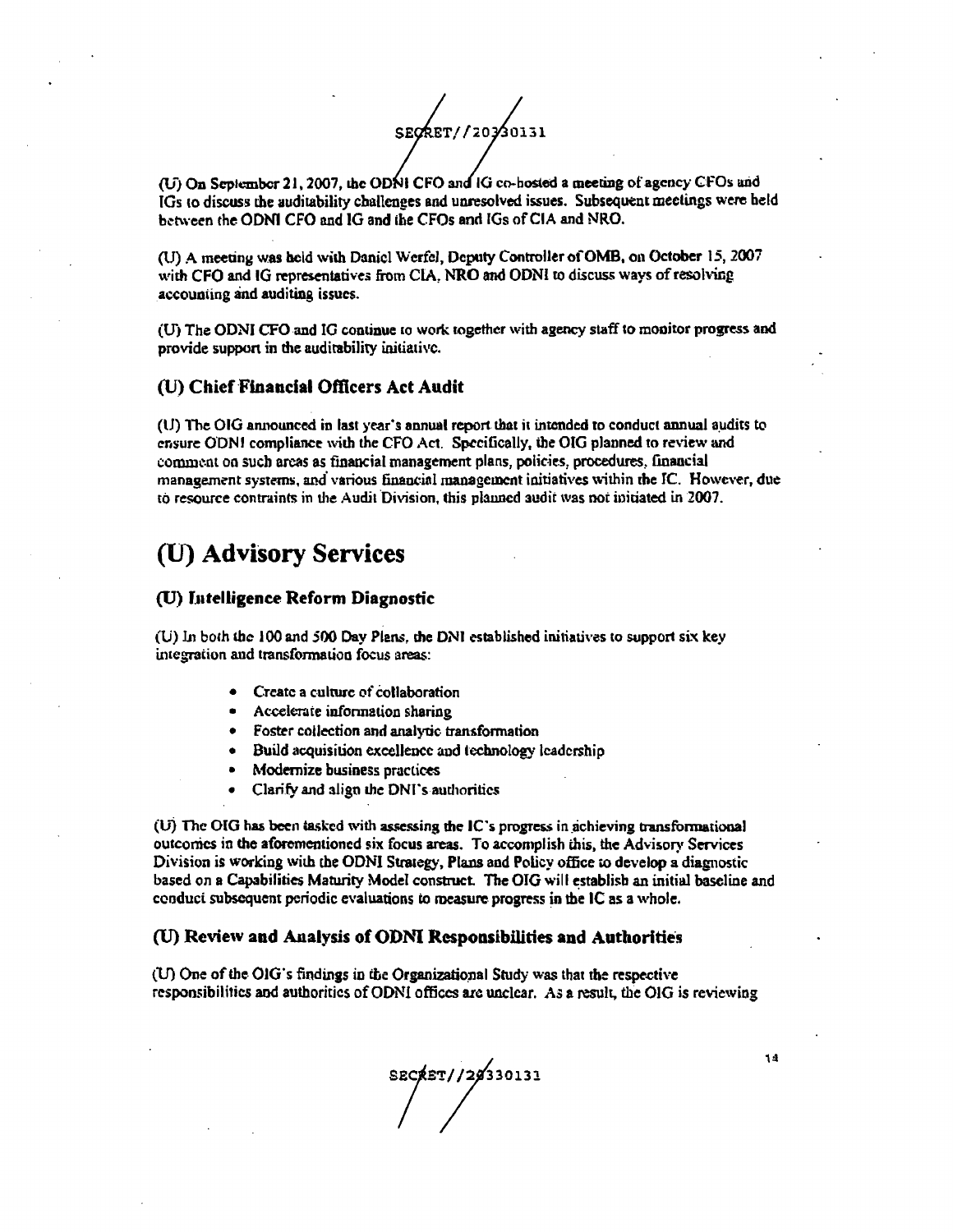SECRET//20330131

authorities and responsibilities that pertain to the ODNI to determine gaps and overlapping activities within the organization.

### (U) Review of U.S. Persons (USP) Rules Training Programs

(U) The objectives of this review are to identify training inconsistencies that occur across the IC, determine if these inconsistencies perpetuate the inconsistent interpretation of USP rules, identify any model training programs that can be adopted by other IC agencies, and make recommendations for how agencies' training programs can be improved.

(U) To date, the OIG has collected training material from each IC agency; reviewed, compiled, and summarized training information; identified agencies requiring further review; and conducted interviews at select IC agencies.

### (U) Lessons Learned

(U) The OIG is working in conjunction with the ODNI Lessons Learned Office to determine how agencies within the IC manage Lessons Learned programs. The objectives for this review are to identify existing best practices in the IC for Lessons Learned programs, and to assist the Director of the Lessons Learned Center in gaining a more complete understanding of the varying practices within the IC.

### (U) Dissemination of Analytical Products

(U) In 2007, the OIG had planned to review the process for disseminating analytical products, including to whom analysts disseminate their products and why. However, other priorities for the OIG and the ODNI Analysis intervened, and this project has been deferred.

### (U) Acquisition Workforce Study

(U) Last year's annual report referenced the OIG's plan to study the IC's acquisition workforce to identify retention issues and make recommendations on how to improve retention. Intervening priorities for the OIG and ODNI Acquisitions resulted in this study being deferred.

### (U) Investigations and Inquiries

#### (U//FQUO) Ethics violation by an ODNI Official

The OIG is conducting an investigation into the activities of a senior ODNI official to determine whether the official violated federal ethics laws or regulations.

#### (U//FQUO) Time and Attendance Fraud

The OIG is investigating three ODNI employees for possible time and attendance fraud.

SECRET//20339131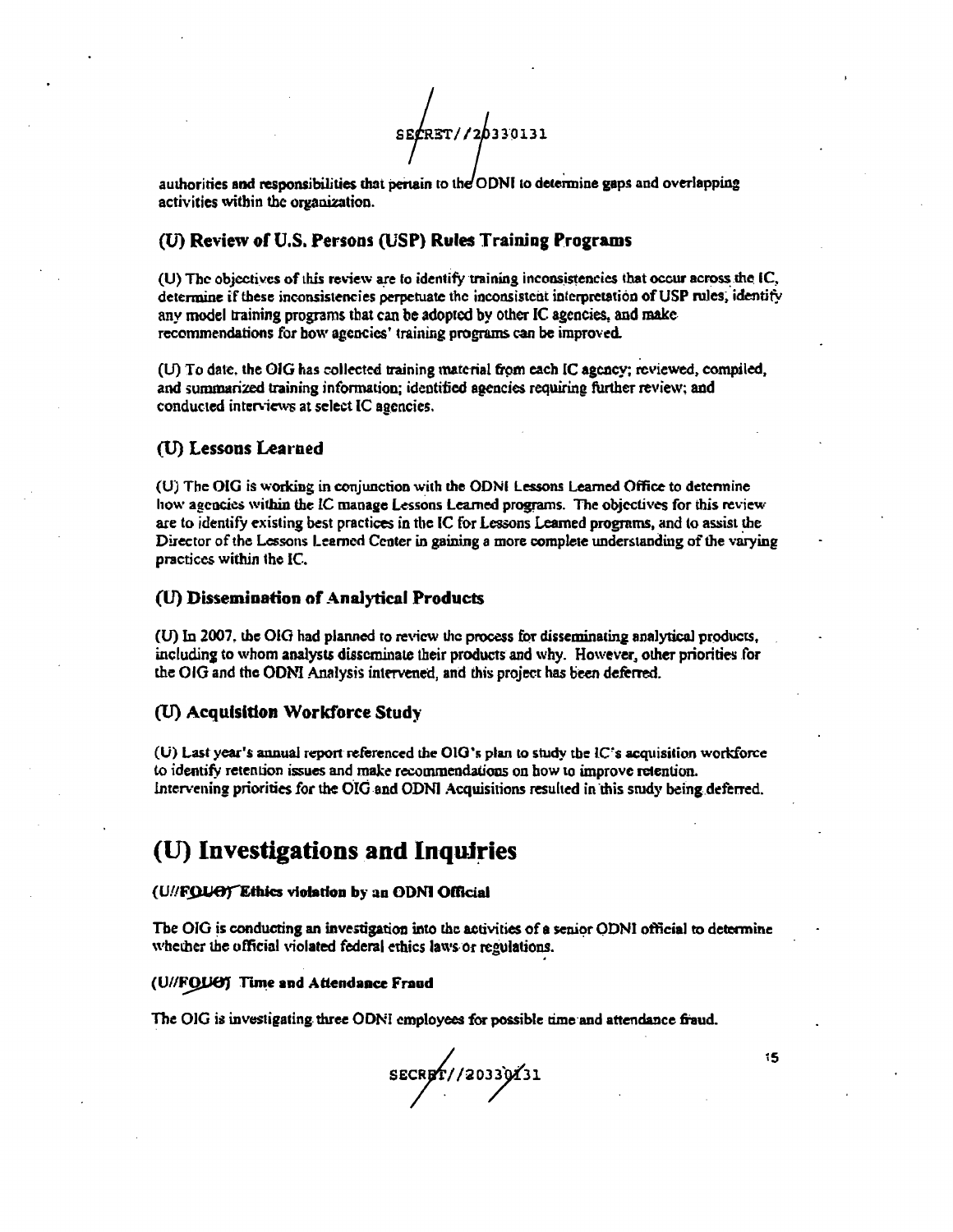SECRET//20380131

#### (U//FOUO) Inappropriate Possession of Classified Documents

The OIG is conducting an investigation into a former ODNI employee's unauthorized possession of classified documents belonging to another agency. The employee allegedly took the classified documents when he transferred to the ODNI. The OIG is investigating this matter in conjunction with the employee's former agency.

### (U//FOl-O) Civil Rights and Civil Liberties Complaints

According to protocols established between the OIG and the Civil Liberties Protection Officer, the Civil Liberties Protection Officer will refer cases of alleged individual misconduct regarding possible civil liberties or privacy abuse in the administration of the programs and operations of the ODNI to the OIG, and the OIG will make a determination of whether the alleged abuse warrants investigation and how such investigation should proceed. During this reporting period, the OIG did not receive any allegations from the Civil Liberties Protection Officer.

### (U) Oversight and Policy Division

### (U) Integration of Law Enforcement and Intelligence

(U) The OIG is reviewing whether law enforcement organizations are effectively integrated into the overall strategic activities of the IC. Initial observations led the OIG to recommend the DNI add to his senior ODNI staff a high-level FBI official to advise the DNI on domestic intelligence issues. As part of this integration review, the OIG is evaluating the implementation and practical effect of the FBI's Attorney General Guidelines for National Security Investigations at the operational level.

### (U) Congressionally Directed Actions

(U) The OIG has worked to ensure timely and thorough response to communications from Congressional members and their staff. During 2007, the OIG provided Reports of Investigation to intelligence oversight committees, and responded to Congressional queries from committee members and their staffs.

SECRET/20130131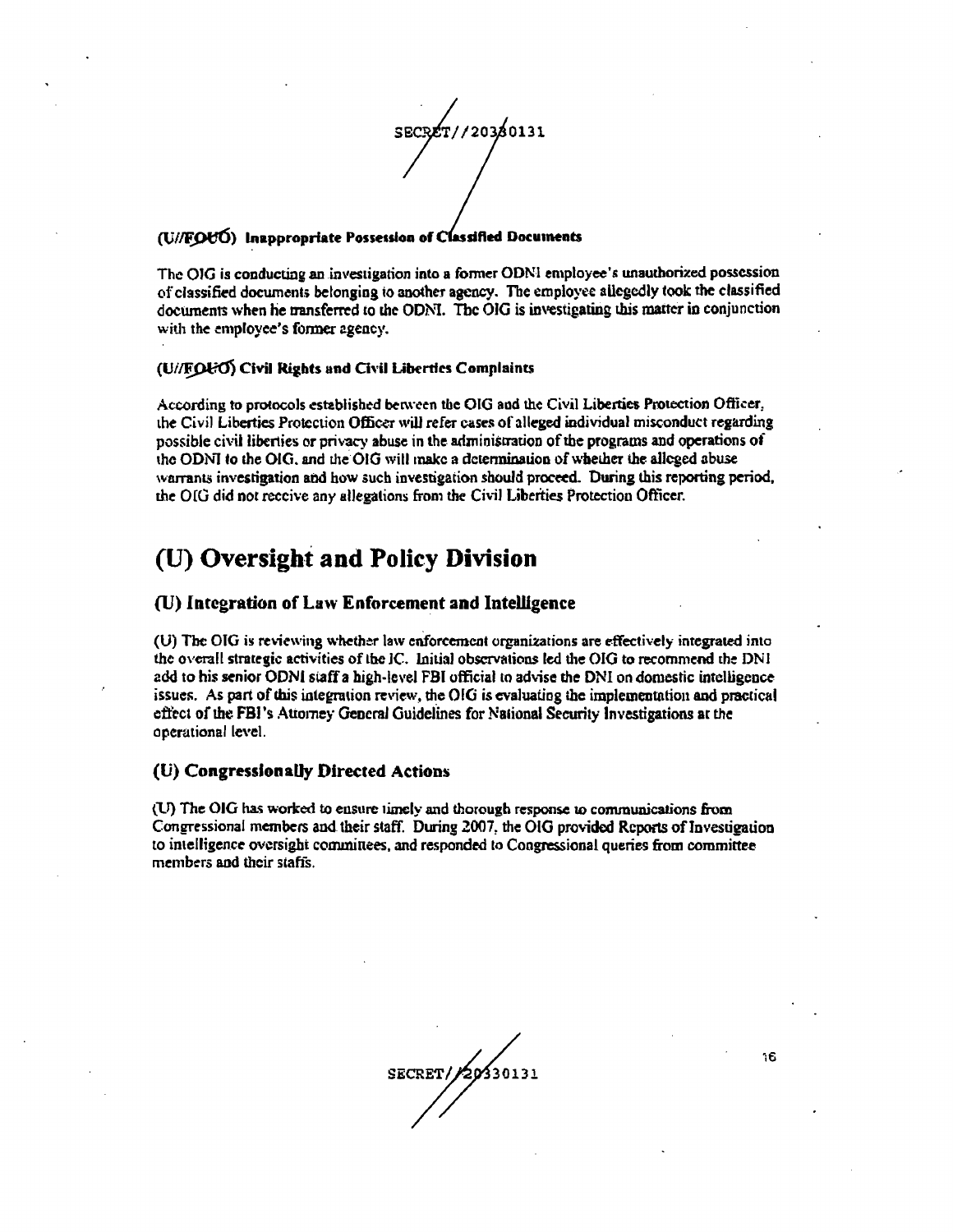SECRET//20330131

# (U) Intelligence Community Inspector General **Activities**

### (U) National Procurement Fraud Task Force (NPFTF)

(U) The OIG Investigations Division has partnered with the DOJ National Procurement Fraud Task Force (NPFTF) and other Federal IGs to assist in the prevention, detection, and prosecution of procurement fraud associated with the increase in federal contracting expenditures, particularly in the areas of intelligence and national security support activities since September 11.2001.

(U) The ODNI IG chairs the NPFTF Intelligence Committee, which addresses the unique aspects of detecting, investigating, and prosecuting procurement fraud in a classified environment. This committee has identified several key areas where efforts are needed to improve procurement fraud prosecutions:

- Documenting and reporting impediments to the detection, investigation, and prosecution of procurement fraud in a classified environment.
- Establishing procedures for facilitating IC procurement fraud information sharing.
- $\bullet$ Developing and implementing procedures to ensure that investigators, auditors, and prosecutors obtain necessary clearances to investigate IC procurement fraud cases.

#### (U) Intelligence Community Inspectors General Joint Duty Program

(U) The IG for DIA and the ODNI OIG led efforts to implement a joint duty program for the Intelligence Community Inspectors General. Through this program, personnel in the offices of the IC IGs may acquire joint duty continuation by serving on other IC IG staffs in accordance with Intelligence Community Directive (ICD) 601, "Human Capital Joint Intelligence Community Duty Assignments."

(U) The IC IG joint duty program is designed to enhance IG staff's joint IG experience; foster communication and professional relations; and share best practices. The IG joint duty program operates like an exchange program: when an OIG details a staff member for an IG joint duty rotation, that OIG also will gain a staff member from another IC OIG for the duration of the rotation. The IG joint duty program is intended to complement, and not compete with, other joint duty programs, such as the Leadership Exchange and Assignment Pilot. IC IG members may participate in any or all of these joint duty programs.

SECRET/20330131